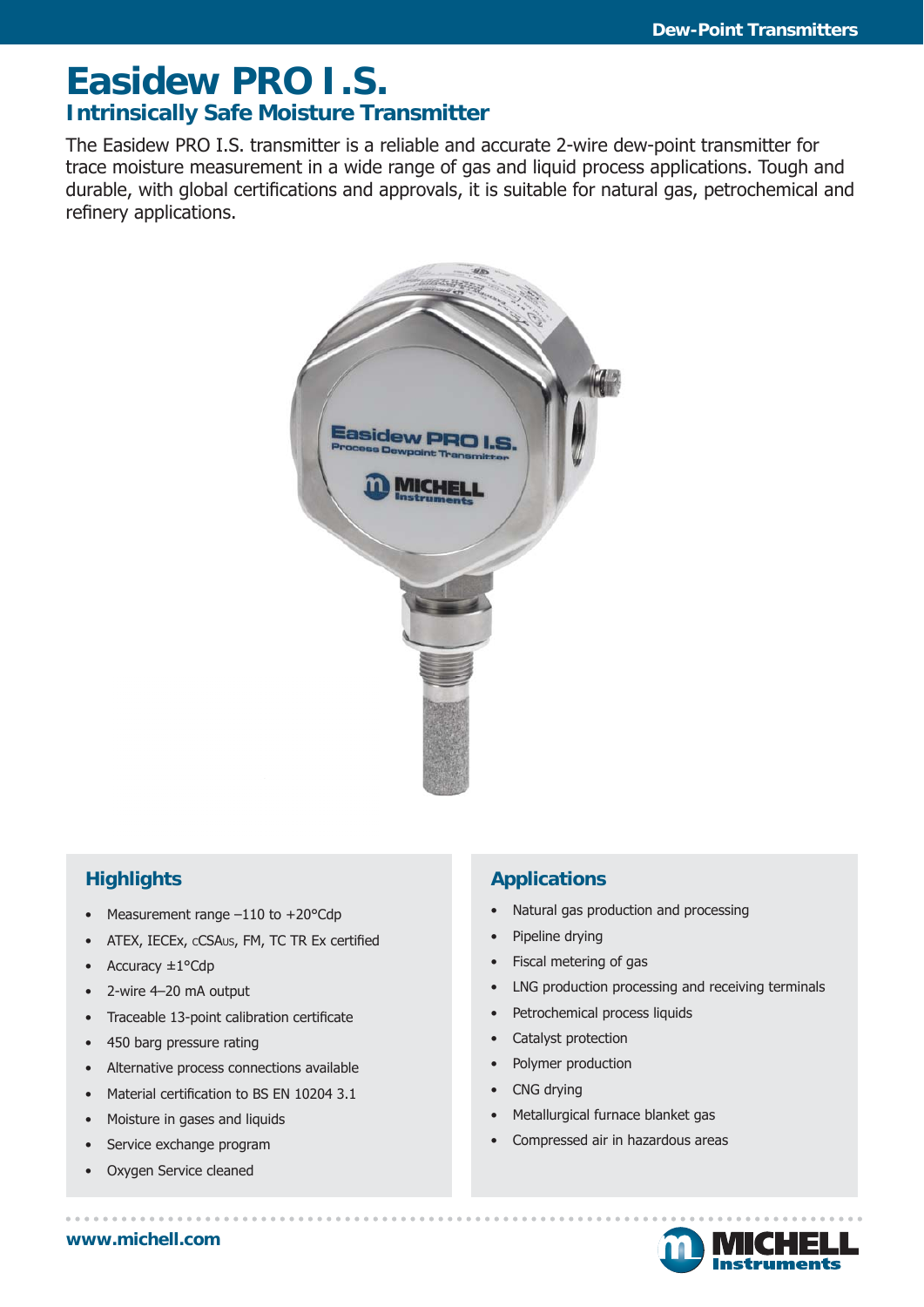

## **Easidew PRO I.S.**

#### **The Durable Intrinsically Safe Dew-Point Transmitter**

The Easidew PRO I.S. is designed to measure moisture in demanding process and refinery applications in either gases or liquids. The transmitter offers a wide measurement range of –110 to +20°Cdp, is easily integrated into existing systems and has global certifications for use in hazardous areas.

The unit's robust housing protects the electronics from harsh environmental conditions. Based on Michell's ceramic moisture sensing technology, the Easidew PRO I.S. gives long term stability and a fast response to changes in moisture.

With high-volume manufacturing capacity, the Easidew PRO I.S. is suitable for use by OEMs and systems integrators, who require short and consistant lead times.

#### **Ease of Installation**

With an industry standard process connection, the Easidew PRO I.S. is quick to install and easy to maintain.

#### **Installation features:**

- 5/8" process connection and G1/2", 3/4" UNF adaptors
- Electrical connection via M20 gland
- 316 stainless steel transmitter sample block (optional)
- Transmitter mounting bracket (optional)

#### **Global Certifi cations**

The Easidew PRO I.S. dew-point transmitter has global hazardous area certification and traceable calibration to national standards.

#### **Hazardous area approvals:**

- IECEx ATEX
- CCSAUS (US & Canada) FM
- TC TREx CRN

**Calibration approval:**

• UKAS • NIST

Optional cleaning for enriched oxygen service

#### **Moisture in Gases or Liquids**

The Easidew PRO I.S. is configurable for measuring moisture in both gases and hydrocarbon liquids.

#### **Moisture in gases**

The signal from the dew-point transmitter can be scaled to parts per million by volume ( $ppm<sub>v</sub>$ ) in gases in hazardous area applications.

Measurement in  $ppm<sub>v</sub>$  requires a fixed pressure input

of up to 40 MPa which has to be programmed into the transmitter to accurately compensate gas stream pressure (if different than atmospheric) to determine the true  $ppm<sub>v</sub>$ of water vapor in the measurement gas.

Factory programmed standard setting is: 0–3000 ppm<sub>v</sub>.

#### **Moisture in liquids**

The signal from the dew-point transmitter can be scaled to parts per million by weight ( $ppm_w$ ) in liquids in hazardous area applications.

Measurement in  $\mathsf{ppm}_\mathsf{W}$  requires 6-point saturation constants of the liquid at various temperatures, these need to be programmed into the transmitter to determine precise  $ppm_w$  of water vapor in the measurement liquid.

Factory programmed standard setting:  $0-1000$  ppm $_{\text{w}}$ .

#### **Factory programmed common liquids:**

- Butane Isobutane Pentane
	-
	- Methane Propane Ethane
		-
- 1-Butene Propylene Cyclopentane
- **Ethylene**

#### **Flexible Configuration**

The Easidew PRO I.S. can be programmed to the following standard settings:

- Dew-point range:  $-110$  to  $+20^{\circ}$ Cdp or  $-100$  to +20°Cdp
- Moisture content:  $0-3000$  ppm<sub>V</sub> or  $0-1000$  ppm
- Pressure: 0 to 400 barg
- Temperature: °C or °F
- Saturation contant value (factory programmed common liquids as above)

Non-standard settings are also available and may be requested at the time of order or alternatively, modified by using the Easidew PRO I.S. communication kit and software (see order codes).

#### **Speed of Supply**

The transmitter is manufactured within Michell's worldleading high-volume moisture transmitter manufacturing center in the United Kingdom, which ensures reliability and repeatability of delivery and field supported by a network of Michell's global service centers.

• Calibration manufacturing system is traceable to NPL and NIST standards

#### **System Customization**

If your application requires a customized sensor solution, we have a specialized design and manufacturing facility to cover your requirements.

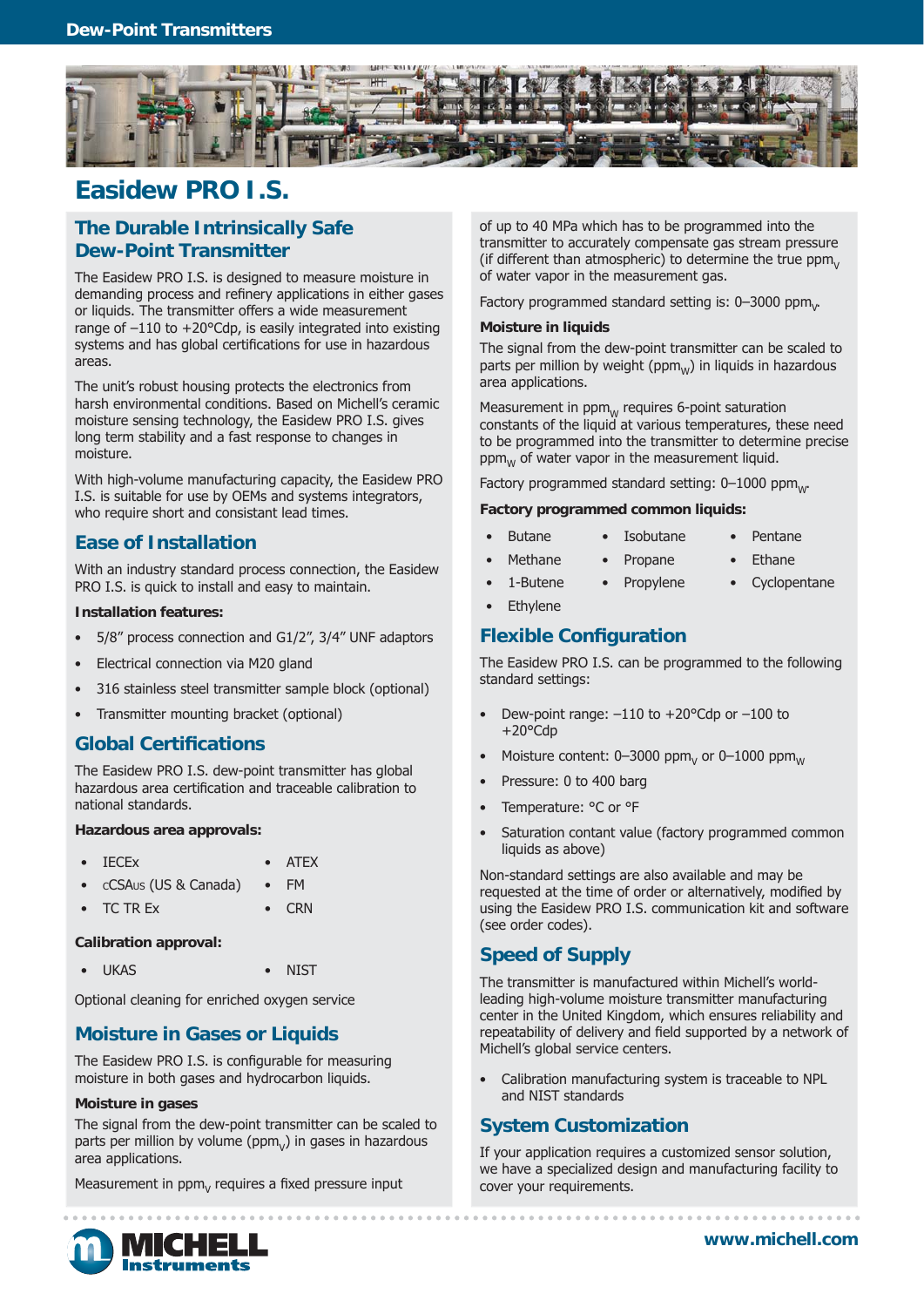| <b>Technical Specifications</b>                                               |                                                                                                                                                                                                                                                                                                               |                                                                                                                                                                                                                                                                                                                            |  |
|-------------------------------------------------------------------------------|---------------------------------------------------------------------------------------------------------------------------------------------------------------------------------------------------------------------------------------------------------------------------------------------------------------|----------------------------------------------------------------------------------------------------------------------------------------------------------------------------------------------------------------------------------------------------------------------------------------------------------------------------|--|
| Product                                                                       | Easidew PRO I.S. for Gases                                                                                                                                                                                                                                                                                    | Easidew PRO LQ I.S. for Liquids                                                                                                                                                                                                                                                                                            |  |
| <b>Performance Specifications</b>                                             |                                                                                                                                                                                                                                                                                                               |                                                                                                                                                                                                                                                                                                                            |  |
| <b>Measurement range</b>                                                      | $-110$ to $+20$ <sup>o</sup> C dew point<br>$-100$ to $+20$ °C dew point                                                                                                                                                                                                                                      | 0 to 1000 ppm $_{W}$                                                                                                                                                                                                                                                                                                       |  |
| Accuracy                                                                      | $\pm 1$ °C dew point (+20 to -60°C)<br>$\pm$ 2°C dew point (-60 to -110°C)                                                                                                                                                                                                                                    |                                                                                                                                                                                                                                                                                                                            |  |
| <b>Response time</b>                                                          | 5 mins to T95 (dry to wet)                                                                                                                                                                                                                                                                                    |                                                                                                                                                                                                                                                                                                                            |  |
| Repeatability                                                                 | $0.5$ °C dew point                                                                                                                                                                                                                                                                                            |                                                                                                                                                                                                                                                                                                                            |  |
| Calibration                                                                   | Traceable 13-point calibration and certificate                                                                                                                                                                                                                                                                |                                                                                                                                                                                                                                                                                                                            |  |
| <b>Electrical Specifications</b>                                              |                                                                                                                                                                                                                                                                                                               |                                                                                                                                                                                                                                                                                                                            |  |
| Output signal                                                                 | 4-20 mA (2-wire connection, current source); User configurable over range                                                                                                                                                                                                                                     |                                                                                                                                                                                                                                                                                                                            |  |
| Output                                                                        | Dew point or moisture content                                                                                                                                                                                                                                                                                 | Moisture content                                                                                                                                                                                                                                                                                                           |  |
| Analog output scaled<br>range                                                 | Dew point: $-110$ to $+20^{\circ}$ C or $-100$ to $+20^{\circ}$ C<br>Moisture content in gas: 0 to 3000 ppm $_{\rm V}$<br>Non-standard: $mg/m3$ , lbs/MMSCF natural gas                                                                                                                                       | Moisture content in liquid: 0 to 1000 ppm $_w$<br>Non-standard available upon request                                                                                                                                                                                                                                      |  |
| Supply voltage                                                                | 12-28 V DC                                                                                                                                                                                                                                                                                                    |                                                                                                                                                                                                                                                                                                                            |  |
| Load resistance                                                               | Max 250 $\Omega$ @ 12 V (500 $\Omega$ @ 24 V)                                                                                                                                                                                                                                                                 |                                                                                                                                                                                                                                                                                                                            |  |
| <b>Current consumption</b>                                                    | 23 mA max, depending on output signal                                                                                                                                                                                                                                                                         |                                                                                                                                                                                                                                                                                                                            |  |
| <b>Saturation constants</b><br>(for moisture in liquids<br>measurements only) |                                                                                                                                                                                                                                                                                                               | 6-point look-up table for saturation constants up<br>to 1000 ppm $_{\text{W}}$ over the temperature range 0 to<br>+50°C; saturation constants for 10 common liquids<br>can be programmed into the Easidew PRO LQ I.S.<br>via the application software; alternatively the user<br>can program saturation constants manually |  |
| <b>CE conformity</b>                                                          | Approved                                                                                                                                                                                                                                                                                                      |                                                                                                                                                                                                                                                                                                                            |  |
| <b>Operating Specifications</b>                                               |                                                                                                                                                                                                                                                                                                               |                                                                                                                                                                                                                                                                                                                            |  |
| <b>Operating temperature</b>                                                  | $-40$ to $+60$ °C                                                                                                                                                                                                                                                                                             |                                                                                                                                                                                                                                                                                                                            |  |
| <b>Compensated Temperature Range</b>                                          | $-20$ to $+50$ °C<br>NOTE: The transmitter accuracy statement is only valid for the temperature range: $-20/+50^{\circ}$ C                                                                                                                                                                                    |                                                                                                                                                                                                                                                                                                                            |  |
| <b>Storage Temperature</b>                                                    | $-40$ to $+60$ °C                                                                                                                                                                                                                                                                                             |                                                                                                                                                                                                                                                                                                                            |  |
| <b>Operating pressure</b>                                                     | 45 MPa (450 barg) maximum                                                                                                                                                                                                                                                                                     |                                                                                                                                                                                                                                                                                                                            |  |
| <b>Flow rate</b>                                                              | 1 to 5 NI/min mounted in standard sampling block<br>0 to 10 m/sec direct insertion                                                                                                                                                                                                                            | 0.1 to 0.3L/min through Easidew sample block<br>0.1 to 1m/s direct insertion                                                                                                                                                                                                                                               |  |
| <b>Mechanical Specifications</b>                                              |                                                                                                                                                                                                                                                                                                               |                                                                                                                                                                                                                                                                                                                            |  |
| <b>Ingress protection</b>                                                     | IP66 in accordance with standard BS EN 60529:1992; NEMA 4 protection in accordance with standard NEMA 250-2003                                                                                                                                                                                                |                                                                                                                                                                                                                                                                                                                            |  |
| Intrinsically safe area certificates                                          | ATEX: II 1 G Ex ia IIC T4 Ga $(-20^{\circ}$ C to $+70^{\circ}$ C)<br><b>IECEx:</b> Ex ia IIC T4 Ga $(-20^{\circ}C \text{ to } +70^{\circ}C)$<br>TC TR: OEx ia IIC T4 Ga $(-20^{\circ}$ C to $+70^{\circ}$ C)<br>FM: Class I, Division 1, Groups A B C D, T4<br>cCSAus: Class I, Division I Groups A B C D, T4 |                                                                                                                                                                                                                                                                                                                            |  |
| Russian pattern approval                                                      | Russia (GOST-R), Kazakhstan (GOST-K)                                                                                                                                                                                                                                                                          |                                                                                                                                                                                                                                                                                                                            |  |
| Canadian pressure vessel cert                                                 | $C.R.N. - 11$ Canadian provinces                                                                                                                                                                                                                                                                              |                                                                                                                                                                                                                                                                                                                            |  |
| Oxygen service                                                                | Optional: cleaned for enriched oxygen                                                                                                                                                                                                                                                                         |                                                                                                                                                                                                                                                                                                                            |  |
| <b>Housing material</b>                                                       | 316 stainless steel                                                                                                                                                                                                                                                                                           |                                                                                                                                                                                                                                                                                                                            |  |
| Filter (sensor protection)                                                    | Standard: Stainless steel sintered guard (for protection against fine particulate >80µm)<br>Optional: HDPE guard (for protection against fine particulate >10µm)                                                                                                                                              |                                                                                                                                                                                                                                                                                                                            |  |
| Process connection and<br>material                                            | 316 stainless steel $5/8'' - 18$ UNF with bonded seal, G1/2" and 3/4" UNF adaptors available<br>(material certificate to BS EN 10204 3.1 - see 'accessories and spare parts' on product order codes)                                                                                                          |                                                                                                                                                                                                                                                                                                                            |  |
| Weight                                                                        | 1.27kg                                                                                                                                                                                                                                                                                                        |                                                                                                                                                                                                                                                                                                                            |  |
| <b>Electrical connections</b>                                                 | Screw terminal via female M20 x 1.5mm gland                                                                                                                                                                                                                                                                   |                                                                                                                                                                                                                                                                                                                            |  |
| <b>Diagnostic conditions</b><br>(factory programmed)                          | Condition<br>Sensor fault<br>Under-range dew point<br>Over-range dew point                                                                                                                                                                                                                                    | Output<br>$23 \text{ mA}$<br>4 mA<br>20 mA                                                                                                                                                                                                                                                                                 |  |
| Approved galvanic isolators                                                   | MTL5040<br>KFD2-CR-EX1.20200<br>KFD0-CS-EX2.50P<br>KFD2-CR-EX1.30200<br>KFD2-STC4-EX1.H<br>MTL5541                                                                                                                                                                                                            | KFD0-CS-EX1.50P<br>MTL5041                                                                                                                                                                                                                                                                                                 |  |
|                                                                               |                                                                                                                                                                                                                                                                                                               |                                                                                                                                                                                                                                                                                                                            |  |

**www.michell.com**